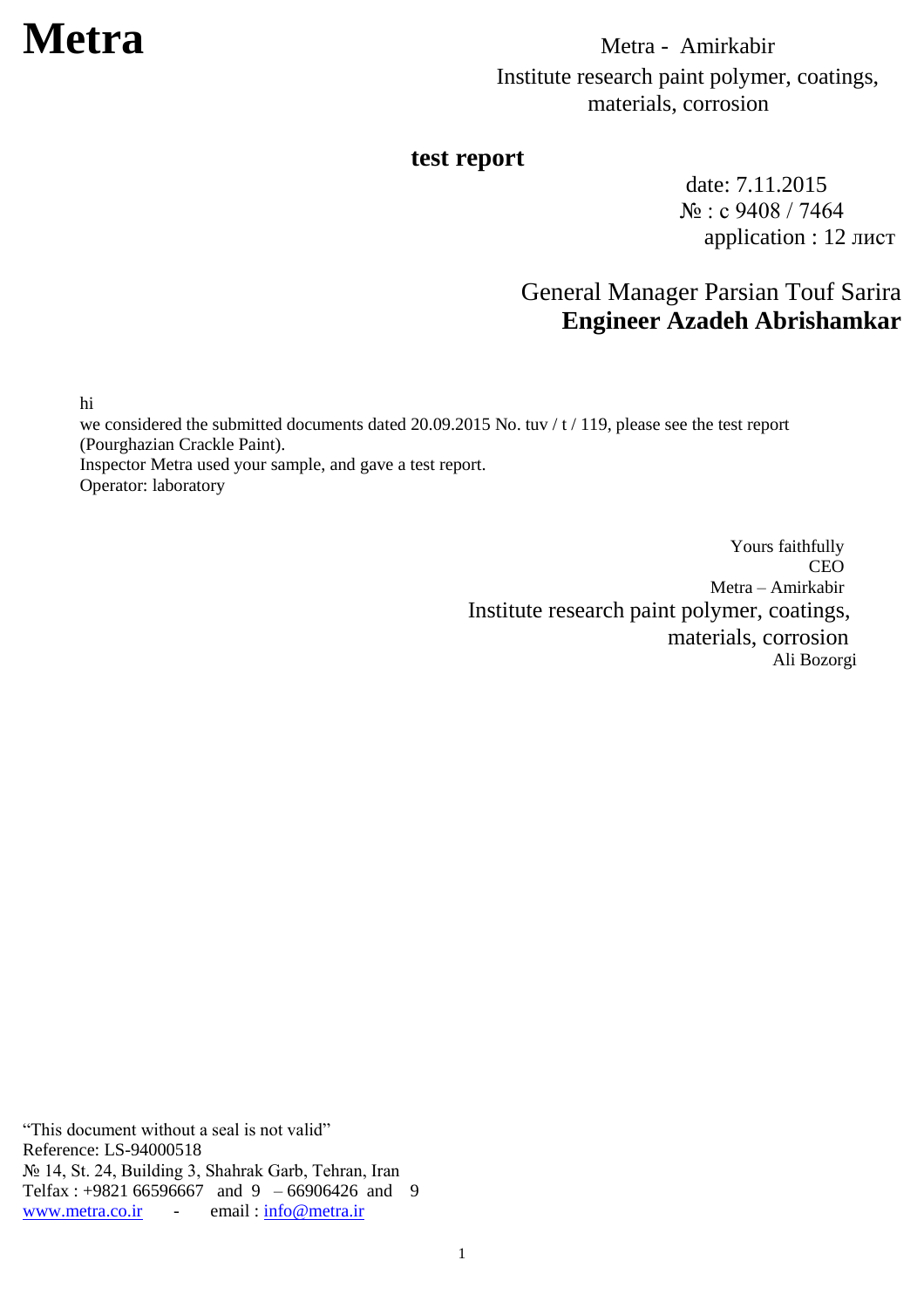### **test report**

| <b>Flexibility</b>                                        |                                                |  |
|-----------------------------------------------------------|------------------------------------------------|--|
| Customer name                                             | Parsian Touf Sarira                            |  |
| Material manufacturer / name and $code(1)$                | Pourghazian crackpaint white WP                |  |
|                                                           | Pourghazian crackpaint silver SP               |  |
| Date of testing                                           | 26.10.2015                                     |  |
| Method test                                               | ASTM D522                                      |  |
| Test device $\setminus$ code                              | Mandrel/1530                                   |  |
| Sample(2)                                                 | Metal plate covered                            |  |
|                                                           | DFT of WP: 30 µm                               |  |
|                                                           | DFT of SP: 24 µm                               |  |
| Laboratory conditions                                     | temperature $23\pm2$ (°C) humidity. Estimate : |  |
|                                                           | $35\pm 5$ (%)                                  |  |
| Number works                                              |                                                |  |
| Results                                                   |                                                |  |
| Code Sample                                               | result                                         |  |
| Wp                                                        | 8                                              |  |
| Sp                                                        | $\overline{4}$                                 |  |
| $(1)$ : Material manufacturer / name and code for testing |                                                |  |
| (2): Sample of the preparation is made by the customer    |                                                |  |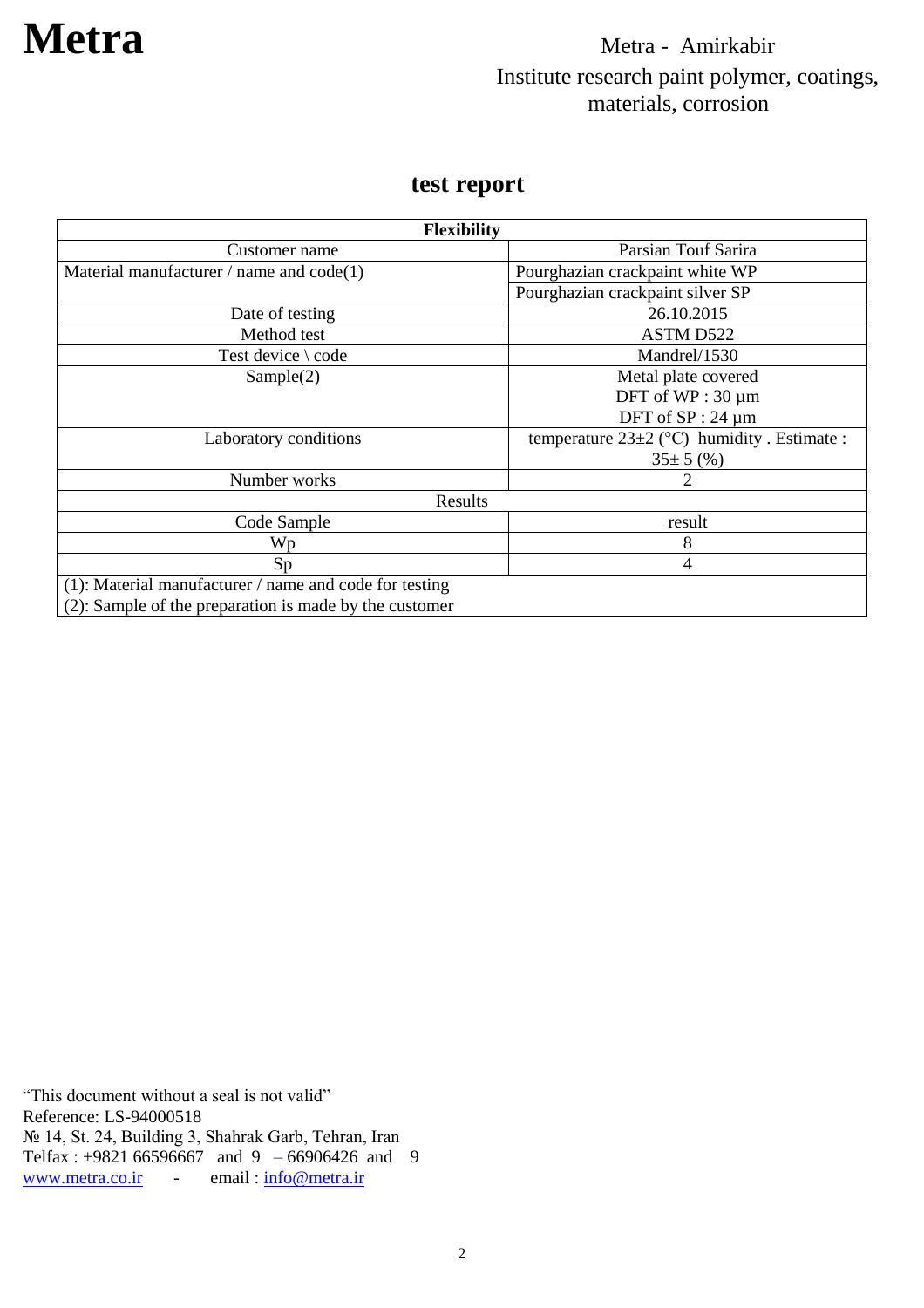### **test report**

| Solid content                                             |                                                          |  |
|-----------------------------------------------------------|----------------------------------------------------------|--|
| Customer name                                             | Parsian Touf Sarira                                      |  |
| Material manufacturer / name and $code(1)$                | Pourghazian crackpaint white WP                          |  |
|                                                           | Pourghazian crackpaint silver SP                         |  |
| Date of testing                                           | 26.10.2015                                               |  |
| Method test                                               | ASTM D2369                                               |  |
| Test device $\setminus$ code                              | oven                                                     |  |
| Sample(2)                                                 | Liquid paint                                             |  |
| Laboratory conditions                                     | temperature 23 $\pm$ 2 (°C) humidity Estimate : 35 $\pm$ |  |
|                                                           | 5(%)                                                     |  |
| Number works                                              |                                                          |  |
| Results                                                   |                                                          |  |
| Code Sample                                               | result                                                   |  |
| Wp                                                        | 26                                                       |  |
| Sp                                                        | 25.5                                                     |  |
| $(1)$ : Material manufacturer / name and code for testing |                                                          |  |
| (2): Sample of the preparation is made by the customer    |                                                          |  |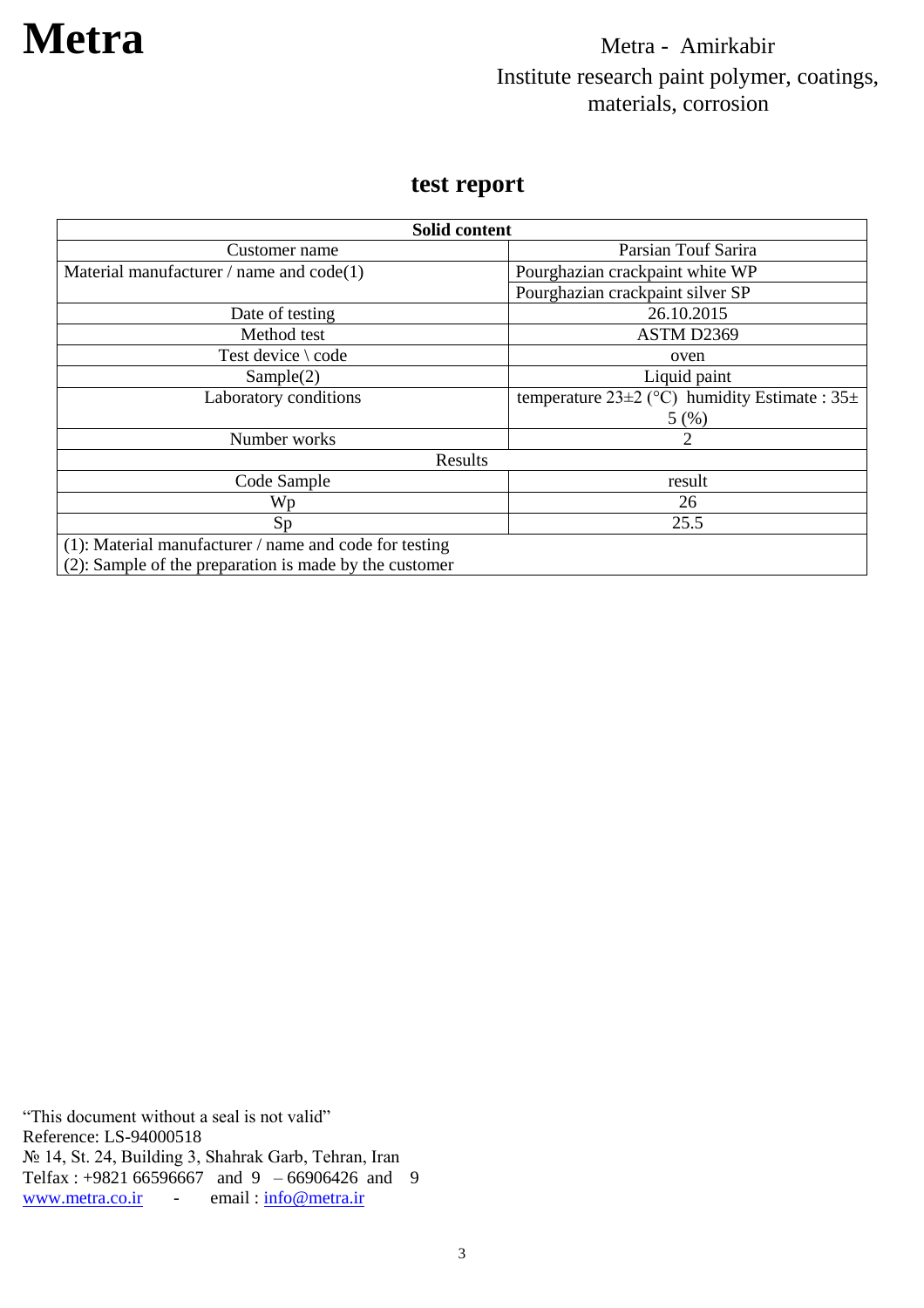### **test report**

| <b>Adhesion (in section)</b>                              |                                                       |  |
|-----------------------------------------------------------|-------------------------------------------------------|--|
| Customer name                                             | Parsian Touf Sarira                                   |  |
| Material manufacturer $/$ name and code $(1)$             | Pourghazian crackpaint white WP                       |  |
|                                                           | Pourghazian crackpaint silver SP                      |  |
| Date of testing                                           | 26.10.2015                                            |  |
| Method test                                               | ASTM D3359                                            |  |
| Test device \ code                                        | в разрезе                                             |  |
| Sample(2)                                                 | Metal plate and polycarbonate coated plates           |  |
|                                                           | DFT of $WP:30 \mu m$                                  |  |
|                                                           | DFT of $SP: 24 \mu m$                                 |  |
| Laboratory conditions                                     | temperature $23\pm2$ (°C) humidity Estimate : $35\pm$ |  |
|                                                           | 5(%)                                                  |  |
| Number works                                              | $\overline{2}$                                        |  |
| Results                                                   |                                                       |  |
| Code Sample                                               | result                                                |  |
| Metal plate covered Wp                                    | 5B                                                    |  |
|                                                           |                                                       |  |
| Polycarbonate plate covered WP                            | 5B                                                    |  |
| Metal plate covered SP                                    | 5B                                                    |  |
| Polycarbonate plate covered SP                            | 5B                                                    |  |
| $(1)$ : Material manufacturer / name and code for testing |                                                       |  |
| (2): Sample of the preparation is made by the customer    |                                                       |  |

"This document without a seal is not valid" Reference: LS-94000518 № 14, St. 24, Building 3, Shahrak Garb, Tehran, Iran Telfax : +9821 66596667 and 9 – 66906426 and 9<br>www.metra.co.ir - email :  $\frac{\text{info@metra.ir}}{\text{info@metra.ir}}$ [www.metra.co.ir](http://www.metra.co.ir/) -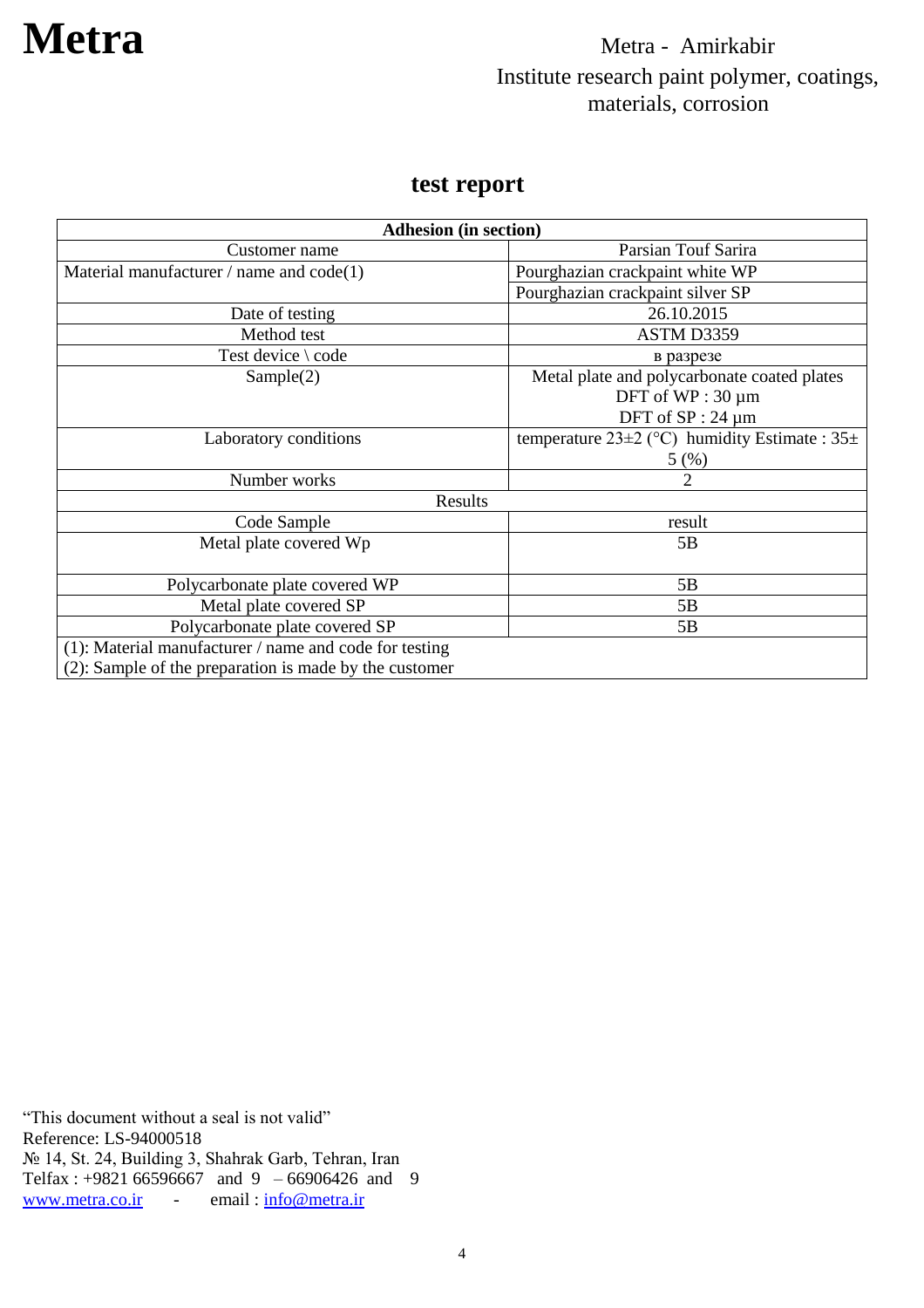### **test report**

| density                                                   |                                                       |  |
|-----------------------------------------------------------|-------------------------------------------------------|--|
| Customer name                                             | Parsian Touf Sarira                                   |  |
| Material manufacturer / name and $code(1)$                | Pourghazian crackpaint white WP                       |  |
|                                                           | Pourghazian crackpaint silver SP                      |  |
| Date of testing                                           | 26.10.2015                                            |  |
| Method test                                               | ISO2811                                               |  |
| Test device $\setminus$ code                              | Pycnometer                                            |  |
| Sample(2)                                                 | Liquid paint                                          |  |
| Laboratory conditions                                     | temperature $23\pm2$ (°C) humidity Estimate : $35\pm$ |  |
|                                                           | 5(%)                                                  |  |
| Number works                                              | 2                                                     |  |
| Results                                                   |                                                       |  |
| Code Sample                                               | result                                                |  |
| Wp                                                        | 0.99                                                  |  |
| Sp                                                        | 0.96                                                  |  |
| $(1)$ : Material manufacturer / name and code for testing |                                                       |  |
| (2): Sample of the preparation is made by the customer    |                                                       |  |

(2): Sample of the preparation is made by the customer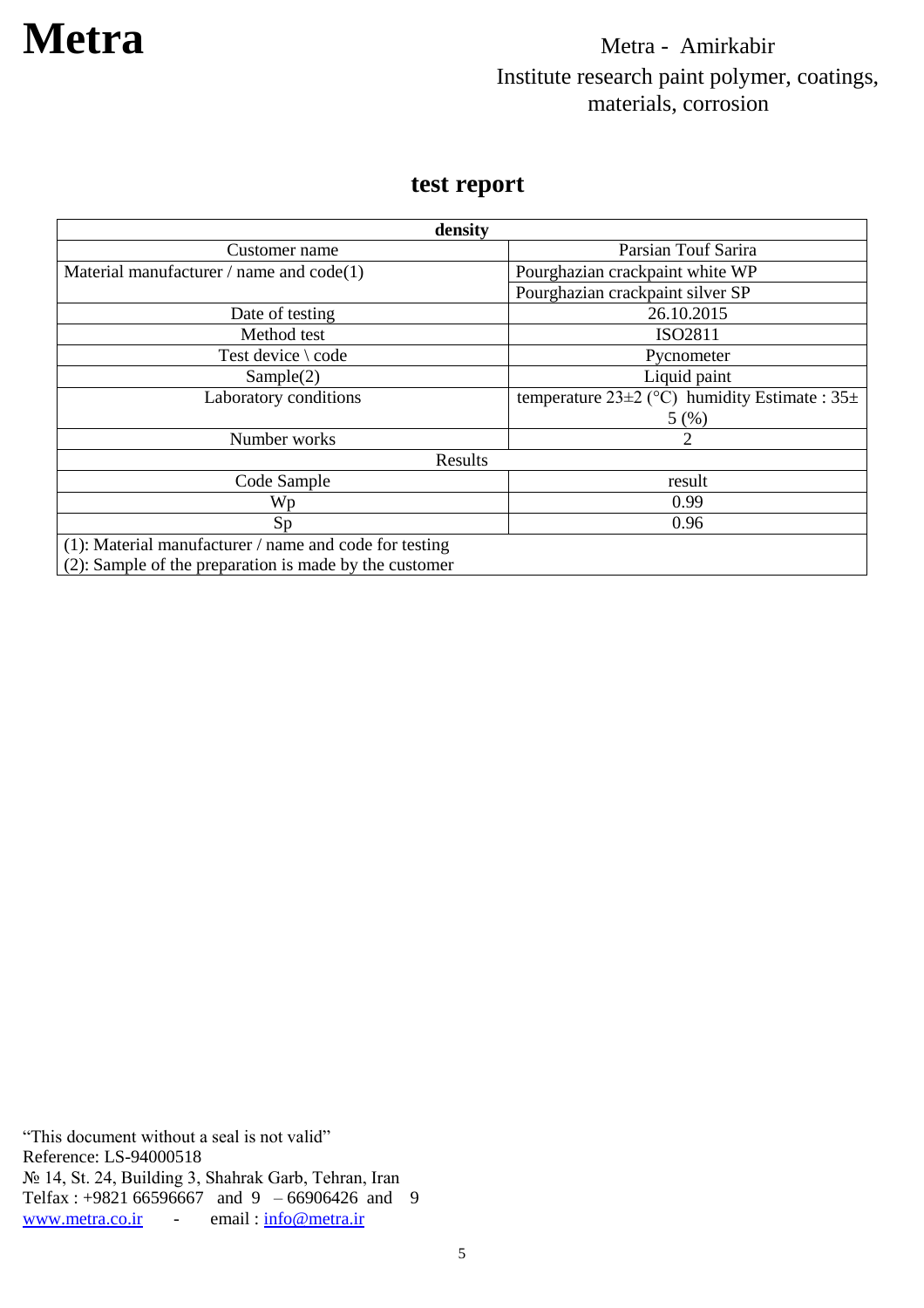### **test report**

| <b>Fineness of grinding</b>                               |                                                       |  |
|-----------------------------------------------------------|-------------------------------------------------------|--|
| Customer name                                             | Parsian Touf Sarira                                   |  |
| Material manufacturer $/$ name and code $(1)$             | Pourghazian crackpaint white WP                       |  |
|                                                           |                                                       |  |
| Date of testing                                           | 26.10.2015                                            |  |
| Method test                                               | ASTM D1210                                            |  |
| Test device $\setminus$ code                              | Hammer meter                                          |  |
| Sample(2)                                                 | Liquid paint                                          |  |
| Laboratory conditions                                     | temperature $23\pm2$ (°C) humidity Estimate : $35\pm$ |  |
|                                                           | 5(%)                                                  |  |
| Number works                                              | 2                                                     |  |
| Results                                                   |                                                       |  |
| Code Sample                                               | result                                                |  |
| Wp                                                        | >100                                                  |  |
| $(1)$ : Material manufacturer / name and code for testing |                                                       |  |
| (2): Sample of the preparation is made by the customer    |                                                       |  |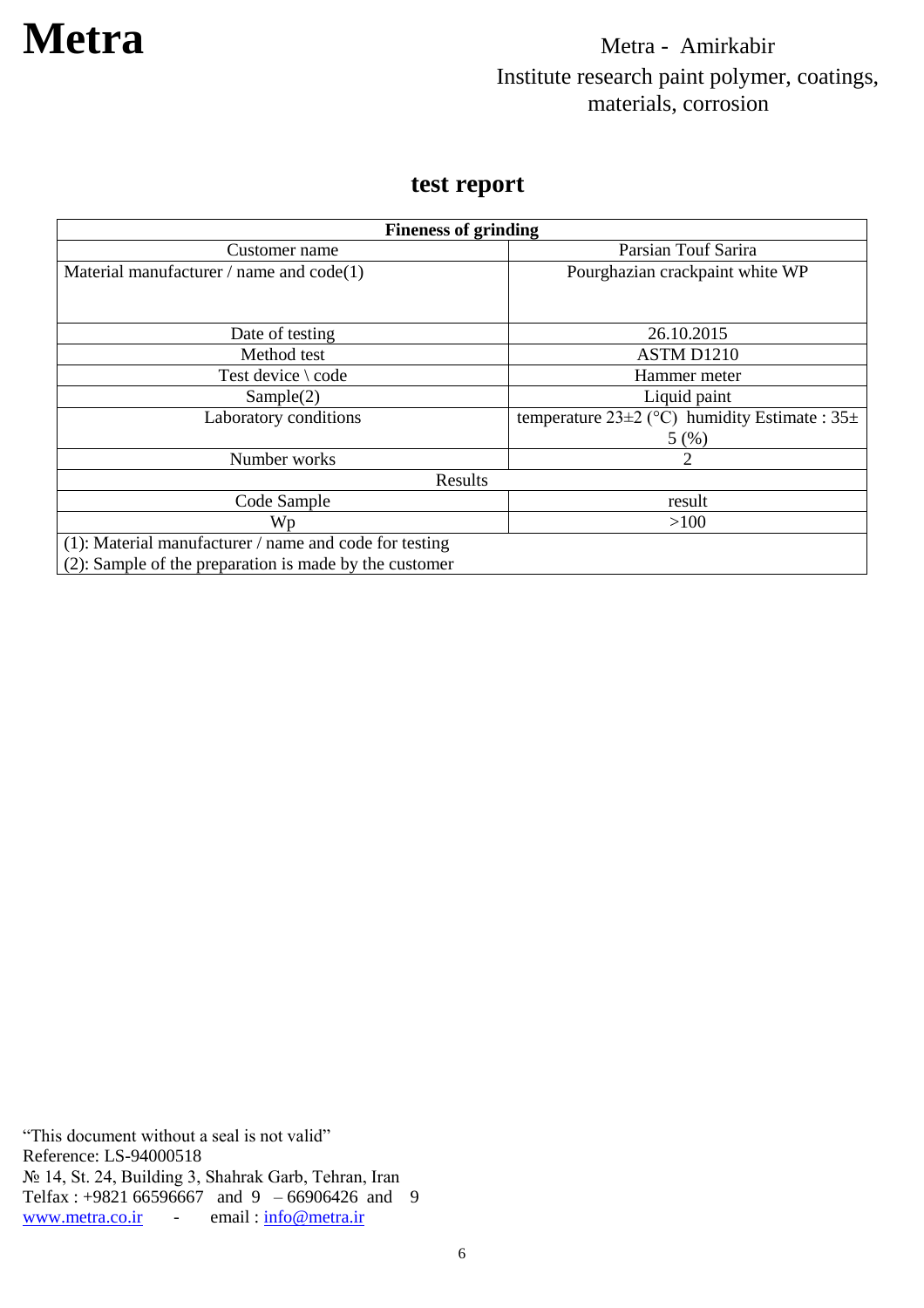### **test report**

| Обьем покрытия                                                                            |                                                       |  |
|-------------------------------------------------------------------------------------------|-------------------------------------------------------|--|
| Customer name                                                                             | Parsian Touf Sarira                                   |  |
| Material manufacturer / name and $code(1)$                                                | Pourghazian crackpaint white WP                       |  |
|                                                                                           | Pourghazian crackpaint silver SP                      |  |
| Date of testing                                                                           | 26.10.2015                                            |  |
| Method test                                                                               | The metra method $(2)$                                |  |
| Test device $\setminus$ code                                                              | Pfund cryptometer                                     |  |
| Sample(2)                                                                                 | Liquid paint                                          |  |
| Laboratory conditions                                                                     | temperature $23\pm2$ (°C) humidity Estimate : $35\pm$ |  |
|                                                                                           | 5(%)                                                  |  |
| Number works                                                                              | 2                                                     |  |
| Results                                                                                   |                                                       |  |
| Code Sample                                                                               | result                                                |  |
| Wp                                                                                        | 6.8 метр квадрат                                      |  |
| Sp                                                                                        | 9.5 метр квадрат                                      |  |
| $(1)$ : Material manufacturer / name and code for testing                                 |                                                       |  |
| (2): The method was based on a book "paint $\&$ coating testing manual" Joseph V. koleske |                                                       |  |

 $(3)$ : Sample of the preparation is made by the customer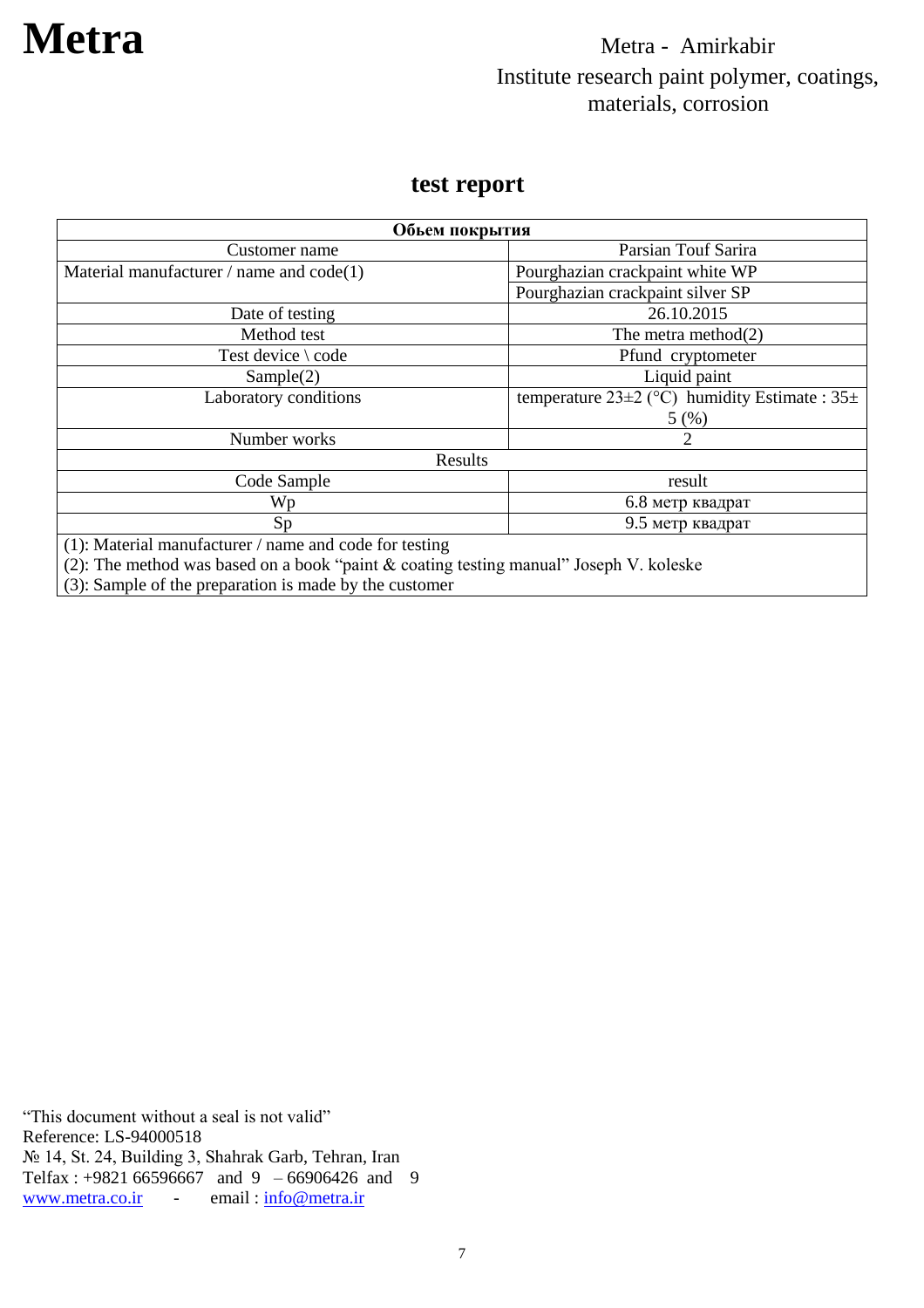### **test report**

| <b>First drying time</b>                                  |                                                       |  |
|-----------------------------------------------------------|-------------------------------------------------------|--|
| Customer name                                             | Parsian Touf Sarira                                   |  |
| Material manufacturer / name and $code(1)$                | Pourghazian crackpaint white WP                       |  |
|                                                           | Pourghazian crackpaint silver SP                      |  |
| Date of testing                                           | 26.10.2015                                            |  |
| Method test                                               | ASTM D1640                                            |  |
| Sample(2)                                                 | Liquid paint                                          |  |
|                                                           | Thickness of wet paint: 60 µm                         |  |
| Laboratory conditions                                     | temperature $23\pm2$ (°C) humidity Estimate : $35\pm$ |  |
|                                                           | 5(%)                                                  |  |
| Number works                                              | 2                                                     |  |
| Results                                                   |                                                       |  |
| Code Sample                                               | result                                                |  |
| Wp                                                        | 2 Minutes                                             |  |
| Sp                                                        | 4 Minutes                                             |  |
| $(1)$ : Material manufacturer / name and code for testing |                                                       |  |
| (2): Sample of the preparation is made by the customer    |                                                       |  |

"This document without a seal is not valid" Reference: LS-94000518 № 14, St. 24, Building 3, Shahrak Garb, Tehran, Iran Telfax : +9821 66596667 and 9 – 66906426 and 9<br>www.metra.co.ir - email :  $\frac{\text{info@metra.ir}}{\text{info@metra.ir}}$ - email : [info@metra.ir](mailto:info@metra.ir)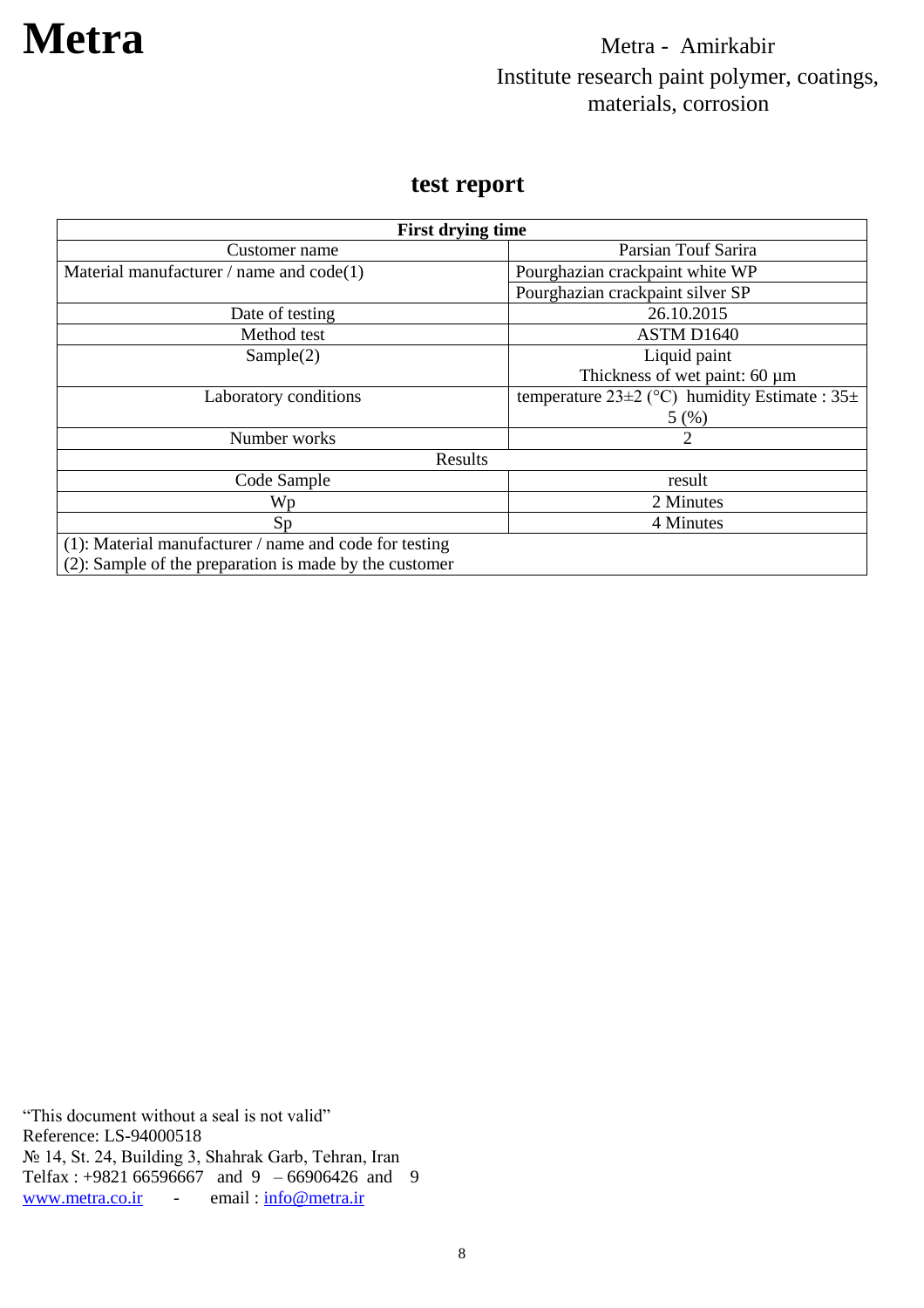### **test report**

| <b>Gloss</b>                                              |                                                       |                       |
|-----------------------------------------------------------|-------------------------------------------------------|-----------------------|
| Customer name                                             | Parsian Touf Sarira                                   |                       |
| Material manufacturer / name and $code(1)$                | Pourghazian crackpaint white WP                       |                       |
|                                                           | Pourghazian crackpaint silver SP                      |                       |
|                                                           | Pourghazian crackpaint Fluorescent Violet FP          |                       |
| Date of testing                                           | 26.10.2015                                            |                       |
| Method test                                               | ASTM D523                                             |                       |
| Sample(2)                                                 | Liquid paint                                          |                       |
|                                                           | Thickness of wet paint: 60 µm                         |                       |
| Laboratory conditions                                     | temperature $23\pm2$ (°C) humidity Estimate : $35\pm$ |                       |
|                                                           | 5(%)                                                  |                       |
| Number works                                              | 3                                                     |                       |
| Results                                                   |                                                       |                       |
| Code Sample                                               | Result( $60^{\circ}$ )                                | Result(85 $\degree$ ) |
| Wp                                                        | 1.9                                                   | 3.4                   |
| Sp                                                        | 13.8                                                  | 37.9                  |
| FP                                                        | 1.0                                                   | 7.8                   |
| $(1)$ : Material manufacturer / name and code for testing |                                                       |                       |
| (2): Sample of the preparation is made by the customer    |                                                       |                       |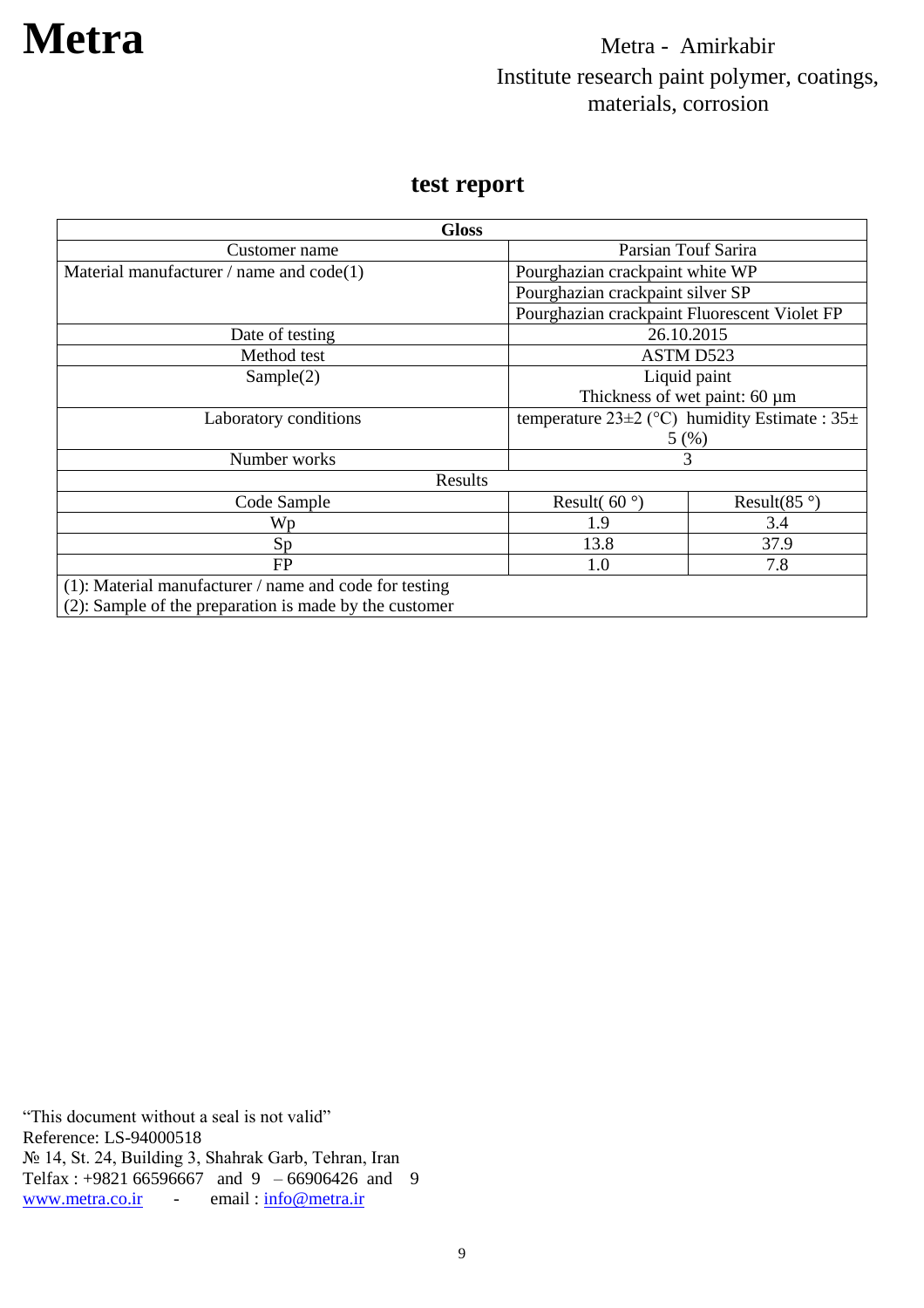### **test report**

| <b>Test scratch</b>                                       |                                                       |  |
|-----------------------------------------------------------|-------------------------------------------------------|--|
| Customer name                                             | Parsian Touf Sarira                                   |  |
| Material manufacturer / name and $code(1)$                | Pourghazian crackpaint white WP                       |  |
|                                                           | Pourghazian crackpaint silver SP                      |  |
| Date of testing                                           | 26.10.2015                                            |  |
| Method test                                               | <b>ISO 1518</b>                                       |  |
| Sample(2)                                                 | Polycarbonate coating                                 |  |
| Laboratory conditions                                     | temperature $23\pm2$ (°C) humidity Estimate : $35\pm$ |  |
|                                                           | 5(%)                                                  |  |
| Number works                                              |                                                       |  |
| Results                                                   |                                                       |  |
| Code Sample                                               | result                                                |  |
| Wp                                                        | 2000                                                  |  |
| Sp                                                        | 2000                                                  |  |
| $(1)$ : Material manufacturer / name and code for testing |                                                       |  |
| (2): Sample of the preparation is made by the customer    |                                                       |  |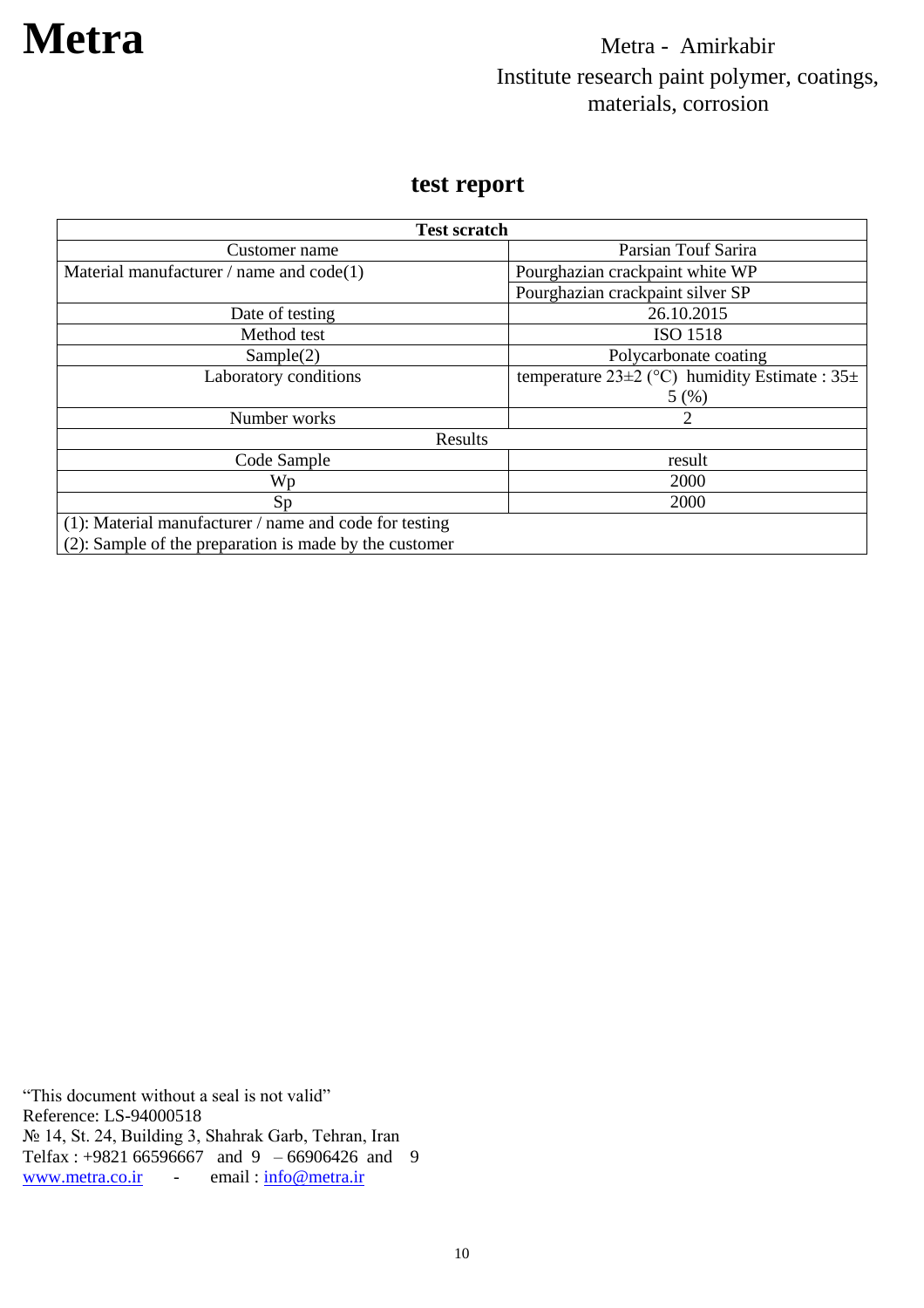### **test report**

| <b>Water Resistance</b>                                   |                                                       |  |
|-----------------------------------------------------------|-------------------------------------------------------|--|
| Customer name                                             | Parsian Touf Sarira                                   |  |
| Material manufacturer / name and $code(1)$                | Pourghazian crackpaint white WP                       |  |
|                                                           | Pourghazian crackpaint silver SP                      |  |
| Date of testing                                           | 28.10.2015                                            |  |
| Method test                                               | <b>ISO 105</b>                                        |  |
| Sample(2)                                                 | Polycarbonate coating                                 |  |
| Test mode                                                 | Tap water: $25^{\circ}$ C                             |  |
|                                                           | Test duration: 72 yaca                                |  |
| Laboratory conditions                                     | temperature $23\pm2$ (°C) humidity Estimate : $35\pm$ |  |
|                                                           | 5(%)                                                  |  |
| Number works                                              | $\overline{2}$                                        |  |
| Results                                                   |                                                       |  |
| Code Sample                                               | result                                                |  |
| Wp                                                        | Does not depart and adherence rate                    |  |
| Sp                                                        | Does not depart and adherence rate                    |  |
| $(1)$ : Material manufacturer / name and code for testing |                                                       |  |
| (2): Sample of the preparation is made by the customer    |                                                       |  |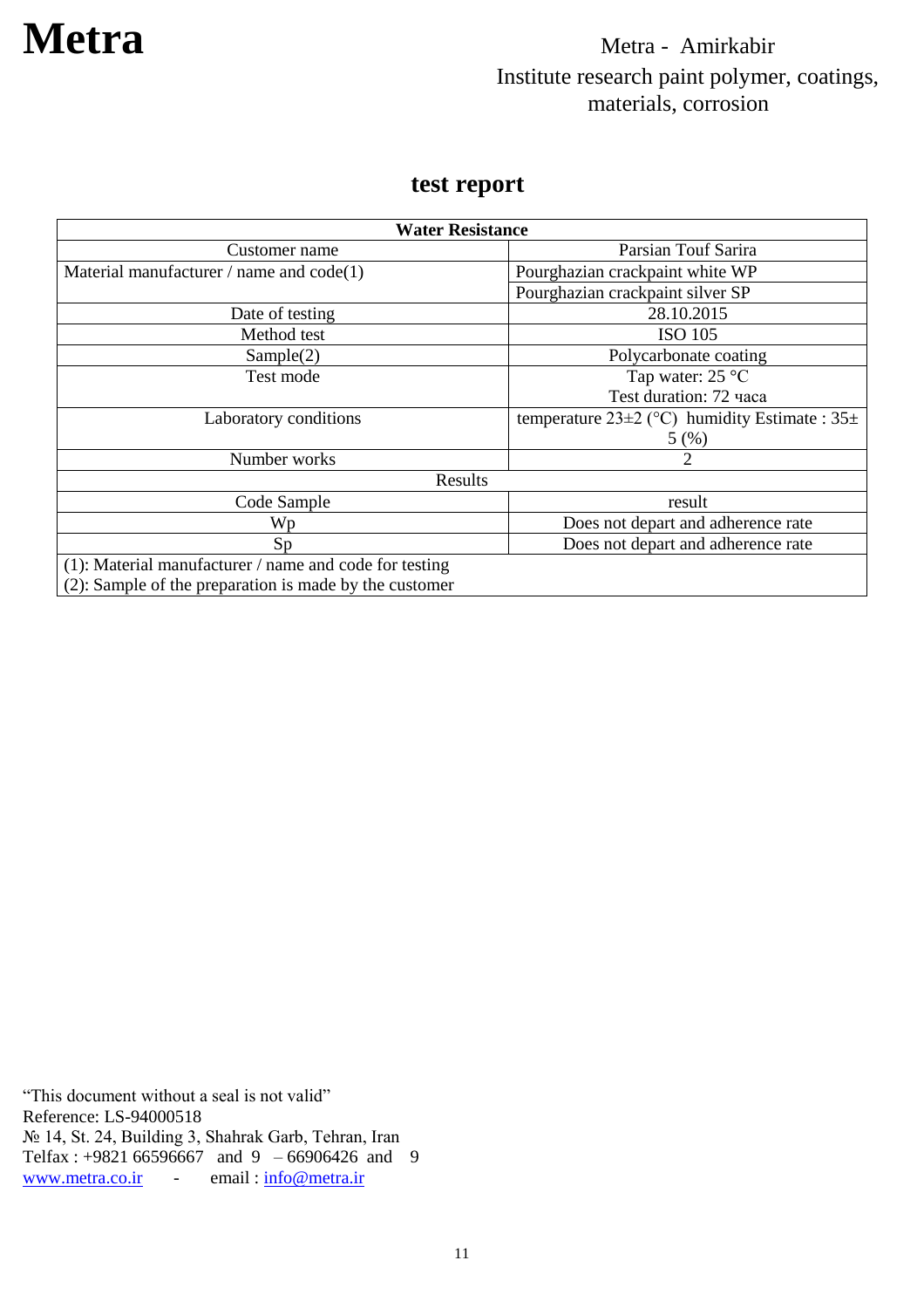### **test report**

| <b>Resistance UV (ultraviolet)</b>                     |                                                       |
|--------------------------------------------------------|-------------------------------------------------------|
| Customer name                                          | Parsian Touf Sarira                                   |
| Material manufacturer / name and $code(1)$             | Pourghazian crackpaint white WP                       |
|                                                        | Pourghazian crackpaint silver SP                      |
| Date of testing                                        | 28.10.2015                                            |
| Method test                                            | ASTM G154                                             |
| Sample(2)                                              | STEEL coating $(150*100*1)$ mm                        |
| Test mode and Code                                     | <b>ATLAS UV 2000/1541</b>                             |
| <b>EXPOSURE MODE</b>                                   | 4 hours UV EXPOSURE / 4 hours condensation            |
| Type fluorescent lamp                                  | UVA - 340nm                                           |
| Type thermometer                                       | Black panel thermometer (BPT)                         |
| The radiation intensity (W.m-2.nm-1)                   | 0.77                                                  |
| BPT during exposure to UV (ultraviolet) $(°\)$         | 60                                                    |
| BPT during exposure to moisture $(^{\circ}$ C)         | 50                                                    |
| Nominal thickness of dryness (µm)                      | 24                                                    |
| Test duration (hours)                                  | 72                                                    |
| Laboratory conditions                                  | temperature $23\pm2$ (°C) humidity Estimate : $35\pm$ |
|                                                        | 5(%)                                                  |
| Number works                                           |                                                       |
| Results                                                |                                                       |
| Code Sample                                            | result                                                |
| Wp                                                     | No visible discoloration                              |
| Sp                                                     | No visible discoloration                              |
| (1): Material manufacturer / name and code for testing |                                                       |
| (2): Sample of the preparation is made by the customer |                                                       |